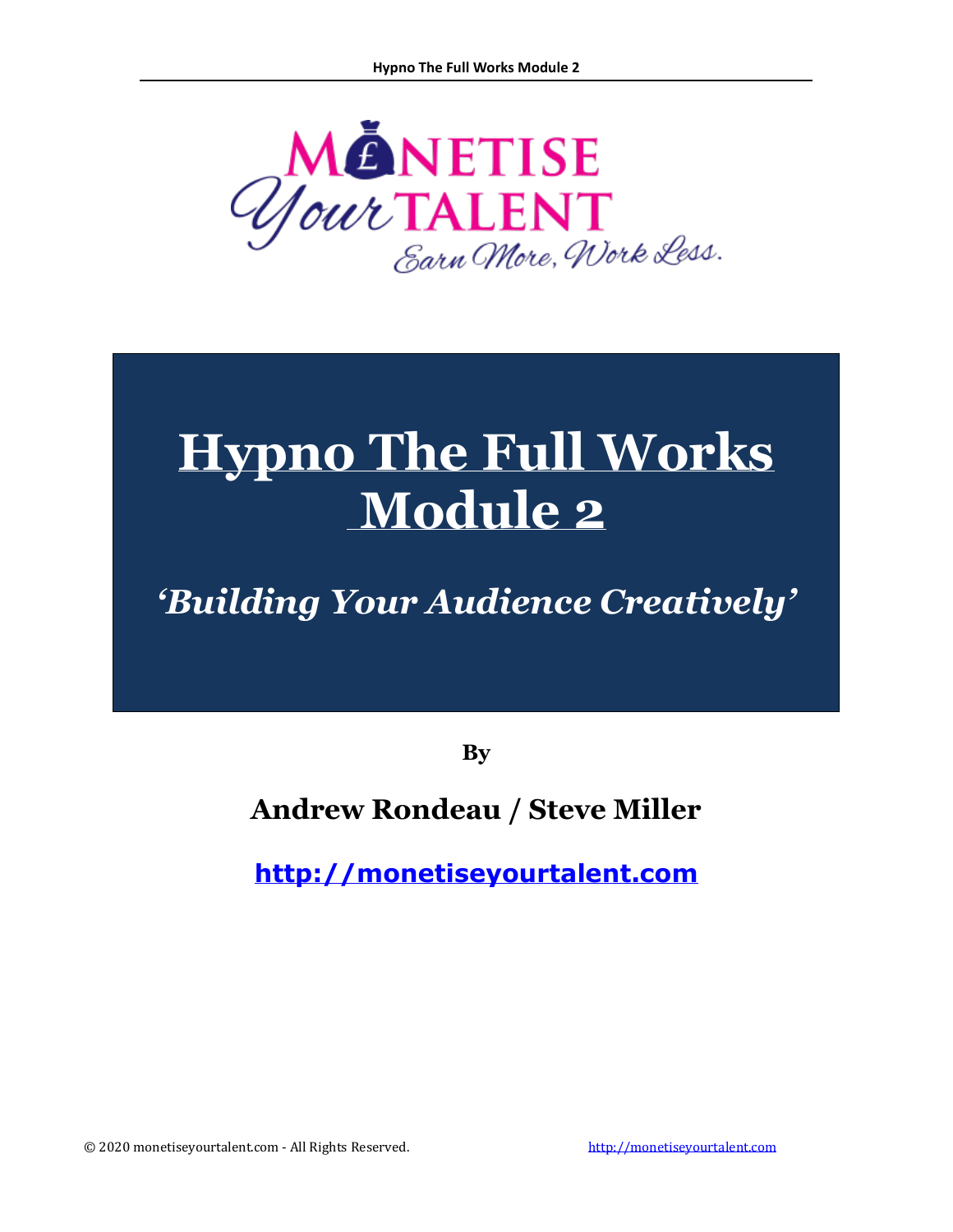## **NOTICE: You DO NOT Have the Right to Reprint or Resell this Manual!**

## You Also MAY NOT Give Away, Sell or Share the Content Herein

### **All Rights Reserved**

**No part of this report may be reproduced or transmitted in any form whatsoever, electronic, or mechanical, including photocopying, recording, or by any informational storage or retrieval system without express written, dated and signed permission from the author.** 

### **Disclaimer and/or Legal Notices:**

The information presented herein represents the view of the author as of the date of publication. Because of the rate with which conditions change, the author reserves the right to alter and update his opinion based on the new conditions. The report is for informational purposes only. While every attempt has been made to verify the information provided in this report, neither the author nor his affiliates/partners assume any responsibility for errors, inaccuracies or omissions. Any slights of people or organizations are unintentional. If advice concerning legal or related matters is needed, the services of a fully qualified professional should be sought. This report is not intended for use as a source of legal or accounting advice. You should be aware of any laws that govern business transactions or other business practices in your country.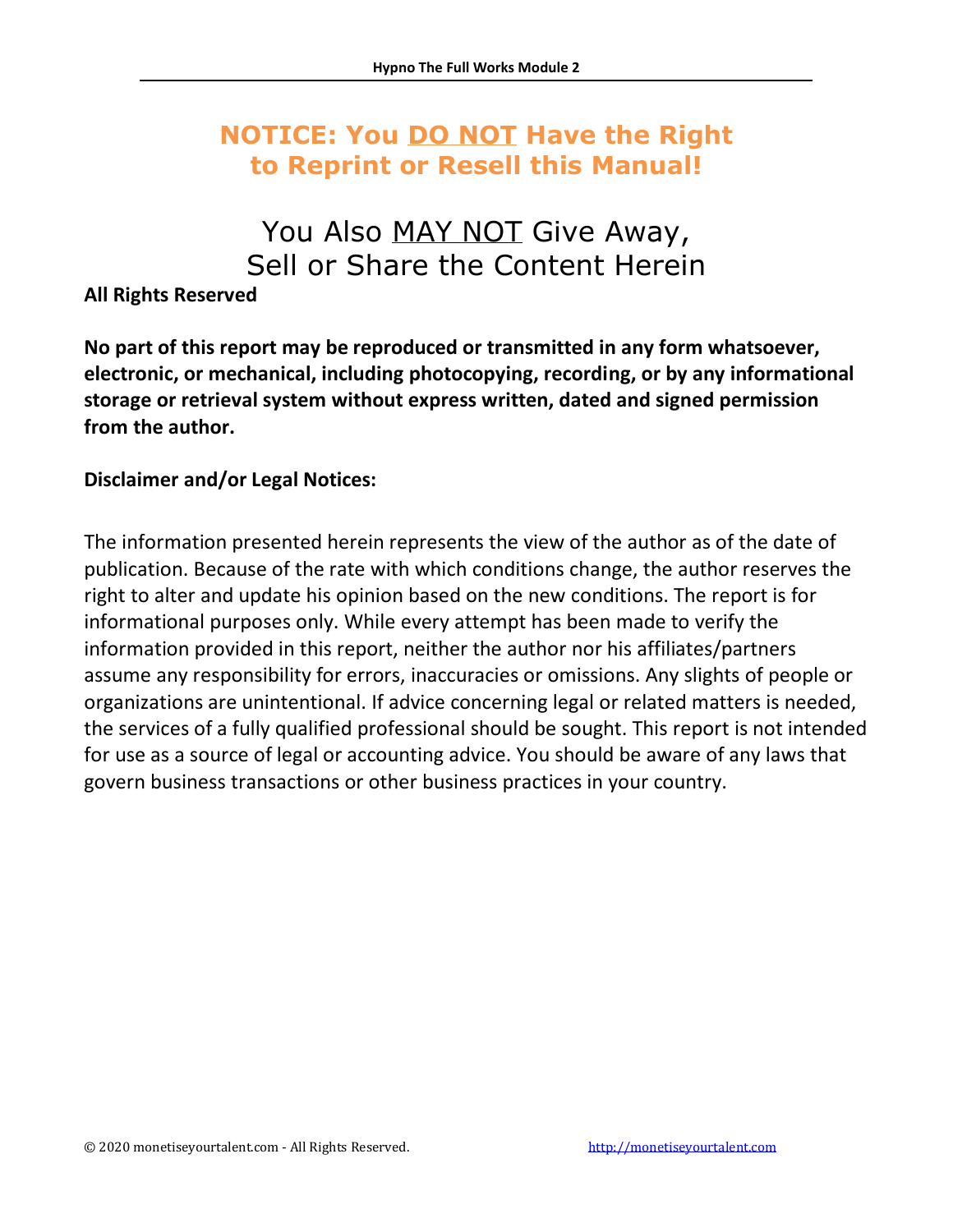## Let Us Be Direct With You…..

If you fail to engage audience, you have no hypnotherapy business; it really is as simple as that. Most Hypnotherapists fail miserably at this and do no more than engage with other Hypnotherapists rather than their ideal client.

So in this module, we explain how to make it happen.

Arguably this is the hard work element, but if you fail to take the right action, then you will fail, just like so many out there have. Listen to the audio that accompanies this module where you will receive specific examples of how to engage audience as well as additional content.

We want to share 3 key ways to help you engage audience, build the relationship with them and ultimately be able to get them to invest in your hypnotherapy services.

## **Email marketing & How To Get 1000 Subscribers On Your Email List In 3 Months**

- 1. Identify your ideal client.
- 2. Using Facebook, develop a business page for your specific hypnotherapy niche. If you are a generalist then we recommend you go by your name e.g. Steve Miller Hypnotherapy Services.
- 3. Develop a superb content rich free giveaway. This MUST be of significant value. For example a video series on how to overcome generalized anxiety in 30 days or perhaps several MP3 audios for accelerated confidence.
- 4. Develop a 'lead magnet' on your website. This should include the benefits of signing up for your free giveaway and an accompanying testimonial.
- 5. Promote your free giveaway on Facebook spending around £15 per day or its international equivalent.
- 6. Whenever you deliver live feeds (we recommend daily for 3 months), always encourage your audience to receive their freebie.
- 7. As soon as a member of your audience signs up for the free giveaway they should receive an automated 'thank you' with details of how to use your free giveaway.
- 8. Consider installing an automated redirect to a low priced product, ideally £1 once a subscriber has received your freebie. This will help you to meet the costs of much of your advertising. Again the £1 product must be of substantial quality. Why? Because your audience will be making judgements about you all the time. Over deliver and under promise may be an old slogan, but it is essential.
- 9. Automate a few more weekly emails, all designed to build the relationship and win the trust and confidence of those who have signed up to your list.
- 10. Avoid sell, sell, sell as you will lose the engagement with your audience and switch them off.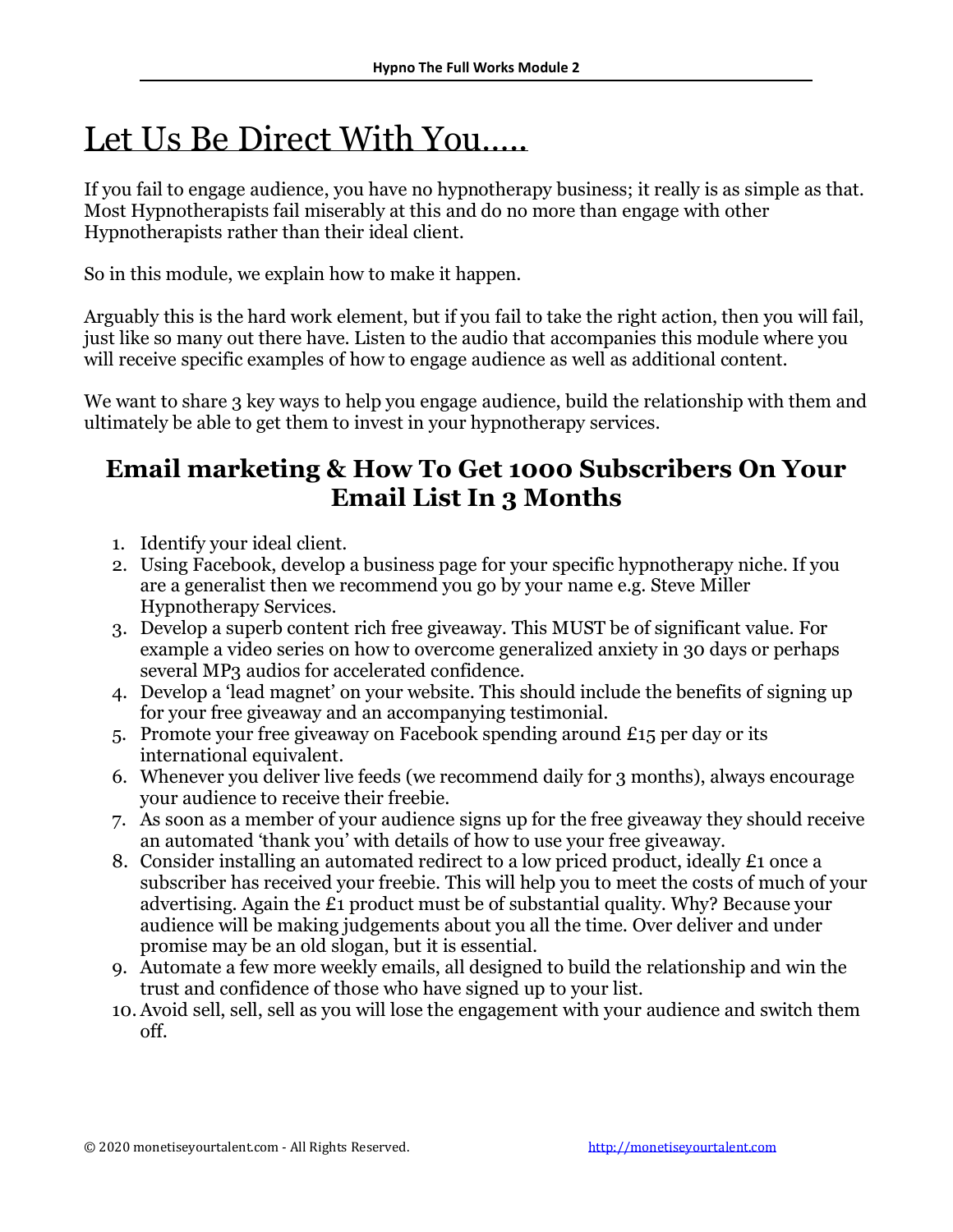An effective email marketing system is in our view a priority if you are looking to attract clients to your hypnotherapy business. There are 3 reasons for this:-

1. It allows you to build a relationship with your audience.

2. It enables you to attract 1-1 clients.

3. It facilitates other revenue streams such as passive income.

NB: If you are seeking to set up a slick email marketing system that is also technically sound then check this out:<https://monetiseyourtalent.com/email-list-building-service/>

We strongly recommend that you invest in an Email Marketing System. You might think that it will annoy people if you start sending emails. Well, on the one hand you are correct, if they are 'spammy'. However, we strongly recommend you use an email marketing system that ensures that those signing up to your list do so in the correct manner. That includes taking account of the GDPR regulations, and from a marketing perspective, ensuring that you have content rich substance in the initial free offering to motivate the audience to sign up in the first place.

## **Tried And Tested Cost Efficient Facebook Advertising**

There are masses of self-proclaimed Facebook advertising experts out there spouting their opinion and direction. However, our experience has taught us that there is only ONE cost effective method that we would recommend. We touched on it above, however, here is the sequence of steps to help make it happen.

- 1. Implement your email marketing system using Aweber.
- 2. Carry out the actions described above.
- 3. Develop a £1 (or its international equivalent), product that triggers a no brainer reaction in your audience. In other words ensure the £1 product is so content rich that it triggers a jaw drop reaction and an enthusiastic motivated urge to purchase.
- 4. Sell this as described above as part of your automated process, but also as a stand-alone product.
- 5. Always remember that you should always over deliver on value. Do not worry about giving too much away at such a low price.

## **Slick Facebook Engagement**

We have over the years tested many Facebook engagement strategies, some of which have failed miserably, others delivered to a degree and some that have delivered exceptional engagement. Here we are delighted to share the six Facebook strategies that have worked exceptionally well.